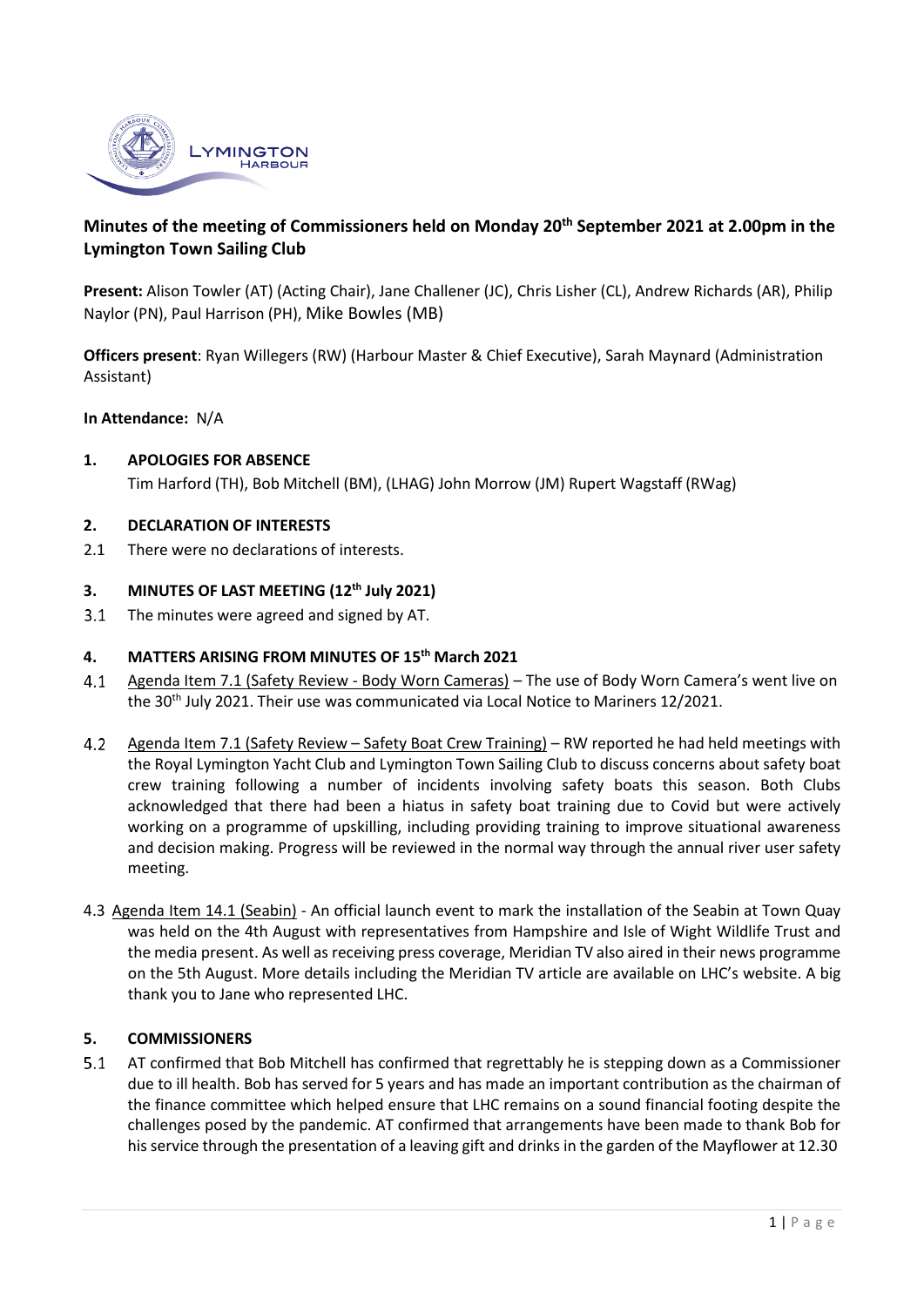the following day. AT, RW and the Treasurer will attend but all Commissioners are welcome. The Commissioners thanked BM for his service.

 $5.2$ AT confirmed that CL's first three year term as a Commissioner is due to end on the 31<sup>st</sup> October 2021 and thanked CL for his service to date. In line with LHC's constitution, CL was eligible to serve a  $2^{nd}$  term and had indicated that he was willing to continue, subject to the support of the Commissioners. It was proposed that CL be reappointed for a second three year term. **Proposed: AR Seconded: JM (email) Vote: All in favour**

# **6. LYMINGTON HARBOUR ADVISORY GROUP**

- 6.1 RW reported that in line with LHAG's constitution, Rob Thompson (RT) has indicated that he was willing to serve a further term. Accordingly, his reappointment (backdated to 15<sup>th</sup> April 2021) was confirmed on the 13<sup>th</sup> July. Commissioners thanked RT for his service to the harbour.
- 6.2 RW reported that the next meeting of LHAG has been scheduled for Tuesday 19<sup>th</sup> October 2021.

### **7. OFFICERS REPORT**

- $7.1$ Operations Manager – The Operations Managers Report was noted. In relation to the dredging, AR asked if there was an update on the effect of the beneficial use programme at Boiler Marsh. RW indicated that it was working well with a significant proportion of the placed mud remaining in situ. RW indicated he would circulated the latest monitoring report (May 2021) which was produced to fulfil one of the Marine Licence conditions. **Action: RW**
- $7.2$ Treasurers Report – The Treasurer's casual income report was noted. PT noted the online booking module had gone live on the 20<sup>th</sup> August but with minimal publicity to allow for a period of testing and asked when publicity might be rolled out. RW indicated that it was his preference to get some further experience with the system, both to ensure staff can familiarise and to ensure that it is working reliably as intended. RW indicated that as LHC were now moving towards the winter season and dredging programme, as well as the closure of the Town Quay washrooms for refurbishment, the moorings available for visitors will be significantly reduced, as will demand. As in previous winters, from the 1st November until mid March, the small number of rafting berths available for visitors will be on a 'first come first serve' basis as it is not practical to manage reservable berths on the winter headcount and roster arrangements. It was therefore RW's preference to publicise once the capacity for the 2022 summer season has been released. This would typically be in late November once the 2022/23 budget had been approved and the mooring committee had set next years pricing.

CL asked whether there was merit in opening up bookings for next season earlier. RW indicated there had never been demand from individuals to book so far ahead. For rally bookings it was different as many seek to book a year or more in advance and LHC had a means of reserving space without any charges being raised until nearer the time. PH wondered whether customers would start booking earlier given the 'staycation' effect seen in accommodation websites like Air BnB where people were getting themselves organised earlier. RW indicated there was no evidence of that so far. PN observed that with if the seasonal mooring demand in the Solent continues to exceed mooring availability this may be a moot point.

AT noted the recruitment of a young person for work experience under the Governments Kickstart scheme had been very successful. PN echoed that he had met Kate, who was clearly very enthusiastic about her work and feedback from other colleagues showed she was held in high regard. RW indicated that following consultation with the personnel committee, a decision had been taken to recruit a further young person under the Kickstart scheme, this time a trainee on the water post for the coming winter.